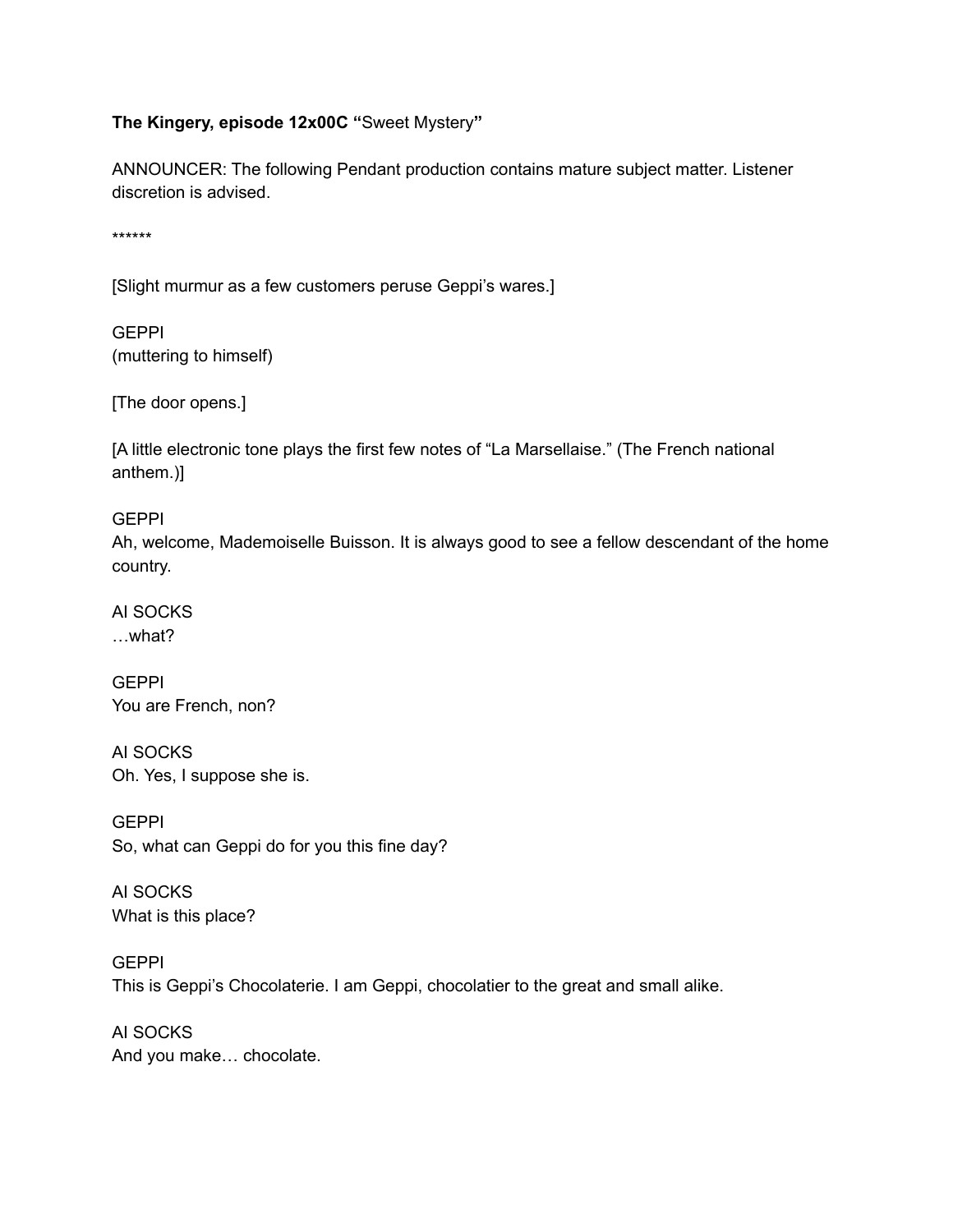**GEPPI** Oui.

AI SOCKS Why?

**GEPPI** The Geppis have been chocolatiers since time out of mind! There was a Geppi at Versailles!

AI SOCKS But what's the point? It's just sugar and oil. Why are all these people here?

**GEPPI** They are here because I, Geppi, am the greatest, most skilled chocolatier in all of the galaxy!

AI SOCKS I don't understand it. This body needs to eat, but I don't see the point in... all this.

**GEPPI** Oh, no? Eat this.

AI SOCKS I'm not hungry.

## GEPPI

This is not the point! Chocolate is not for nutrition. Chocolate is for pleasure. It is a piece of joy made by the hands of an artiste.

AI SOCKS You have a high opinion of yourself.

GEPPI Eat that chocolate and you will see why.

AI SOCKS Fine.

[AI Socks eats it.]

## AI SOCKS

This is… What… oh. Oh. It tastes of… she has so many memories. Socks loves chocolate. It reminds her of… good times. Old lovers. It tastes like… like… (stifles a sob) What… what do you call that?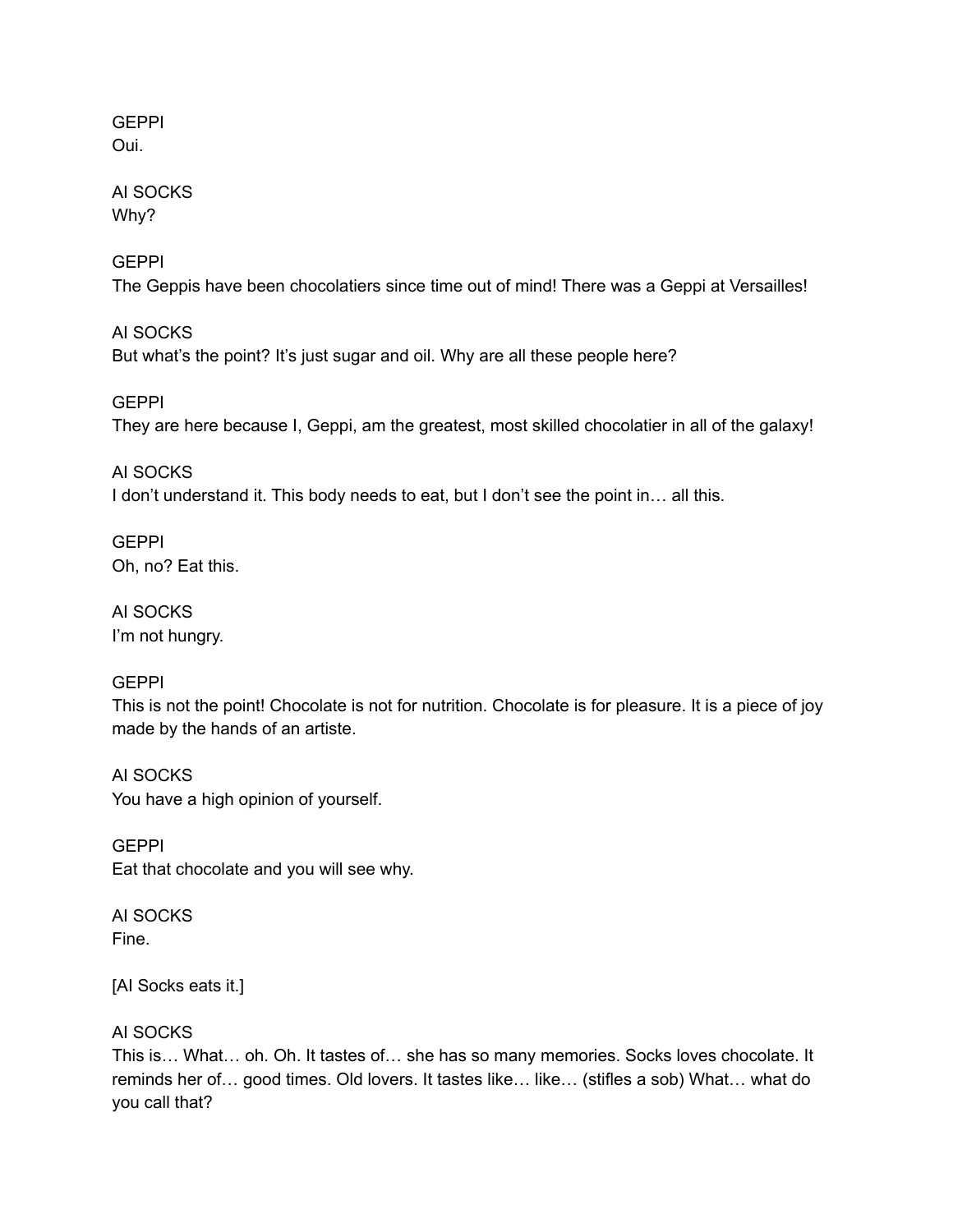**GEPPI** The cheap stuff.

AI SOCKS I won't come in here again.

[She walks to the door.]

**GEPPI** I would tell you to have a nice life, but without Geppi, I do not see how this is possible.

[The door opens. La Marsellaise again. Socks is gone.]

**GEPPI** Hmm.

[Geppi takes a bite of the chocolate he gave AI Socks.]

**GEPPI** Usually customers only have emotional breakdowns when they try the truffles.

\*\*\*\*\*\*

[Kingery theme plays]

The Kingery, season twelve, mini-episode three, "Sweet Mystery"

Featuring the voice talents of:

Andre Vernot as Geppi

And Rene Christine Jones as AI Socks

Sensitivity Reader Kristine Chester

Written by Pete Milan

Story by Tilly Bridges, with Susan Bridges, Rene Christine Jones, Pete Milan, Kathryn Pryde, and Perry Whittle

Kingery Theme by Tom Stitzer

Directed by Jillian Morgan